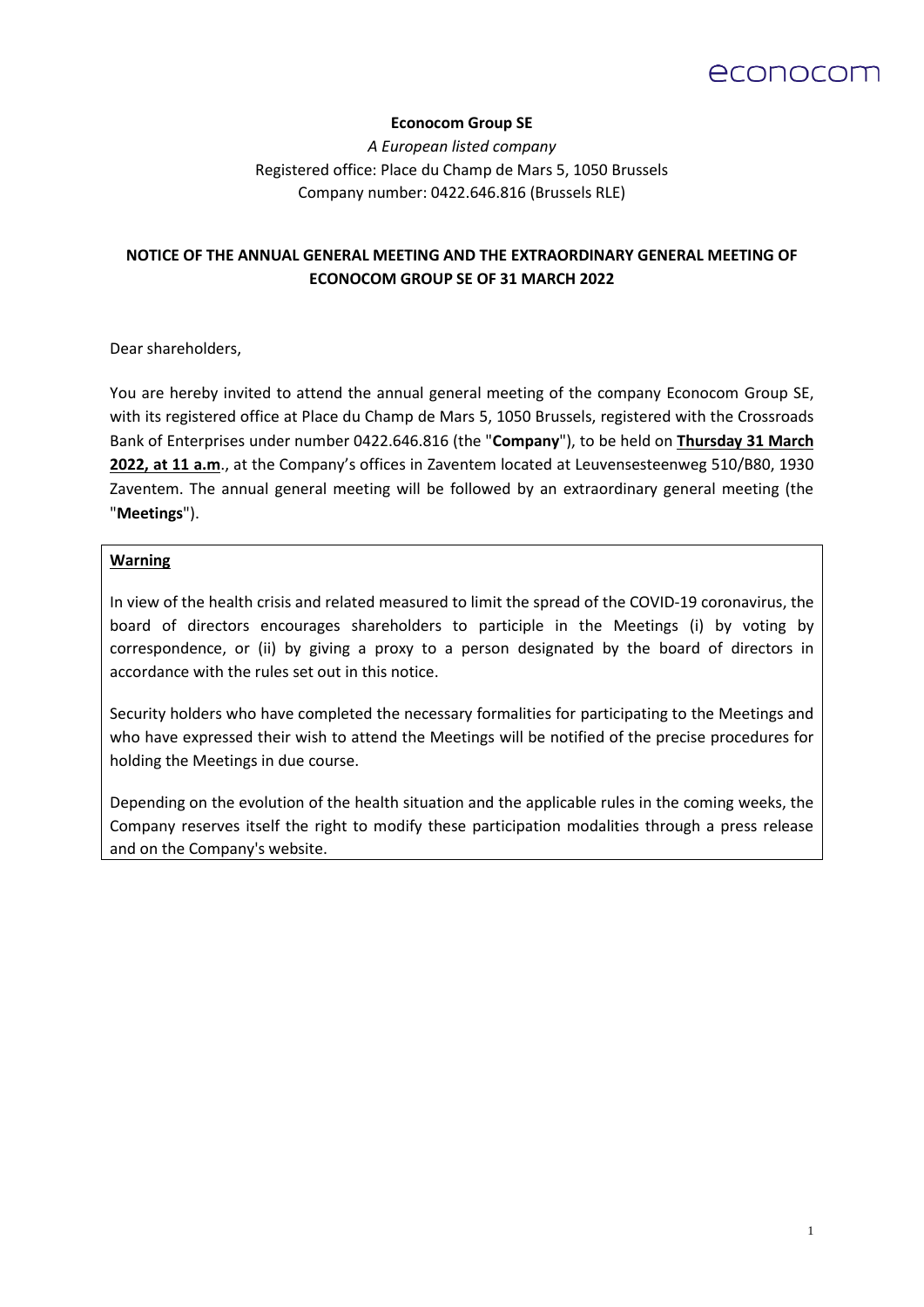

### **AGENDA AND PROPOSED RESOLUTIONS FOR THE ANNUAL GENERAL MEETING**

- **1.** Presentation, discussion and explanation of the annual management report of the board of directors, the statutory and consolidated financial statements for the financial year which ended on 31 December 2021 and the auditor's report on the statutory and consolidated financial statements for the 2021 financial year.
- **2.** Approval of the statutory financial statements for the financial year which ended on 31 December 2021.

*Proposed resolution : Proposal to approve the statutory financial statements for the financial year which ended on 31 December 2021.*

**3.** Approval of the allocation of profits.

*Proposed resolution :*

*Proposal to allocate the result of the Company's financial year which ended on 31 December 2021 of 278,795,842.78 euros to the result carried forward for 278,795,842.78 euros.*

**4.** Discharge of the directors for the performance of their official duties during the financial year which ended on 31 December 2021.

*Proposed resolution :*

*Proposal to grant discharge to the directors for the financial year which ended on 31 December 2021.*

**5.** Discharge of the auditor for the performance of its official duties during the financial year which ended on 31 December 2021.

*Proposed resolution* :

*Proposal to grant discharge to the auditor for the financial year which ended on 31 December 2021.*

- **6.** Approval of the remuneration report. *Proposed resolution : Proposal to approve the remuneration report.*
- **7.** Proposal to appoint Mr. Laurent Roudil as Director. *Proposed resolution :*

*Proposal to appoint Mr. Laurent Roudil as Director of Econocom Group SE, with immediate effect for a duration of 4 years, ending after the annual general meeting to be held in 2026.*

**8.** Powers of attorney.

*Proposed resolution :*

*Proposal to grant powers of attorney to (i) the managing director and each of the general directors of Econocom Group SE, with the possibility of substitution, for the execution of the aforementioned resolutions and in order to proceed with publication and other formalities, (ii) to Ms. Nathalie Sfeir and/or Lydie Roulleaux (employees of Econocom group), with the power of substitution, in order to proceed with the filling and publication formalities.*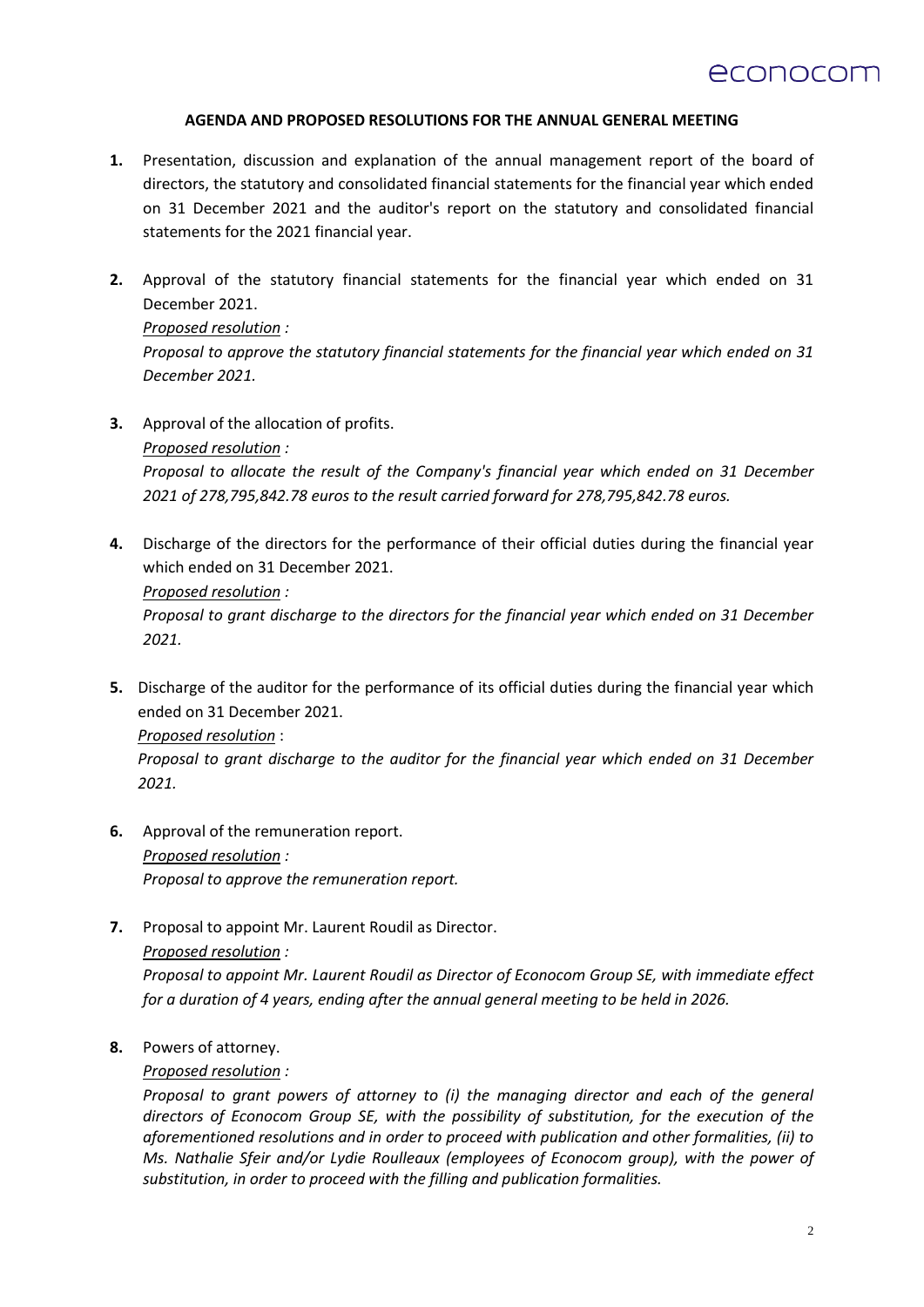#### **AGENDA AND PROPOSED RESOLUTIONS FOR THE EXTRAORDINARY GENERAL MEETING**

**1.** Reimbursement of the issue premium considered as paid-up capital, in accordance with Articles 7:208 and 7:209 of the Code on Companies and Associations for an amount of 0.14 euro per share.

#### *Proposed resolution :*

*Proposal to reimburse the issue premium considered as paid-up capital, in accordance with Articles 7:208 and 7:209 of the Code on Companies and Associations, including the treasury shares held by the Company, by debit from the non-distributable "issue premium" account, for an amount of 0.14 euro per outstanding share existing at the date of the coupon detachment. The coupon detachment entitling to the reimbursement of the issue premium will take place at the end of a two-month period starting on the date of publication of this resolution in the Belgian State Gazette. In accordance with Article 7:209 of the Code on Companies and Associations, payment shall occur after coupon detachment.*

# **2.** Powers of attorney.

# *Proposed resolution :*

*Proposal to grant powers of attorney (i) to the managing director and each of the general directors of Econocom Group SE, with the possibility of substitution, for the execution of the aforementioned resolutions and (ii) to the acting notary and his staff, each acting individually, to proceed with the various formalities.*

#### **ADMISSION FORMALITIES FOR THE MEETINGS**

In order to attend the Meetings of **31 March 2022**, shareholders are requested to comply with Article 28 and 29 of the Company's Articles of Association and the following formalities.

If the attendance quorum required pursuant to Article 7:153 of the Code on Companies and Associations is not met at the extraordinary general meeting of 30 November 2021, a **second extraordinary general meeting** will be convened on **25 April 2022 at 11 a.m.**, to deliberate and resolve on the agenda items of the extraordinary general meeting regardless of the capital present or represented by the shareholders.

#### 1. Dates and deadlines

Please note that all dates and deadlines mentioned herein will not be extended due to weekends or holidays or for any other reason.

#### 2. Record date

The record date is **17 March 2022 at 12 p.m.** (Belgian time). **Only persons registered as shareholders on that date and at that time will be authorised to attend and vote at the Meetings**. The number of shares held on the date of the Meetings is not relevant.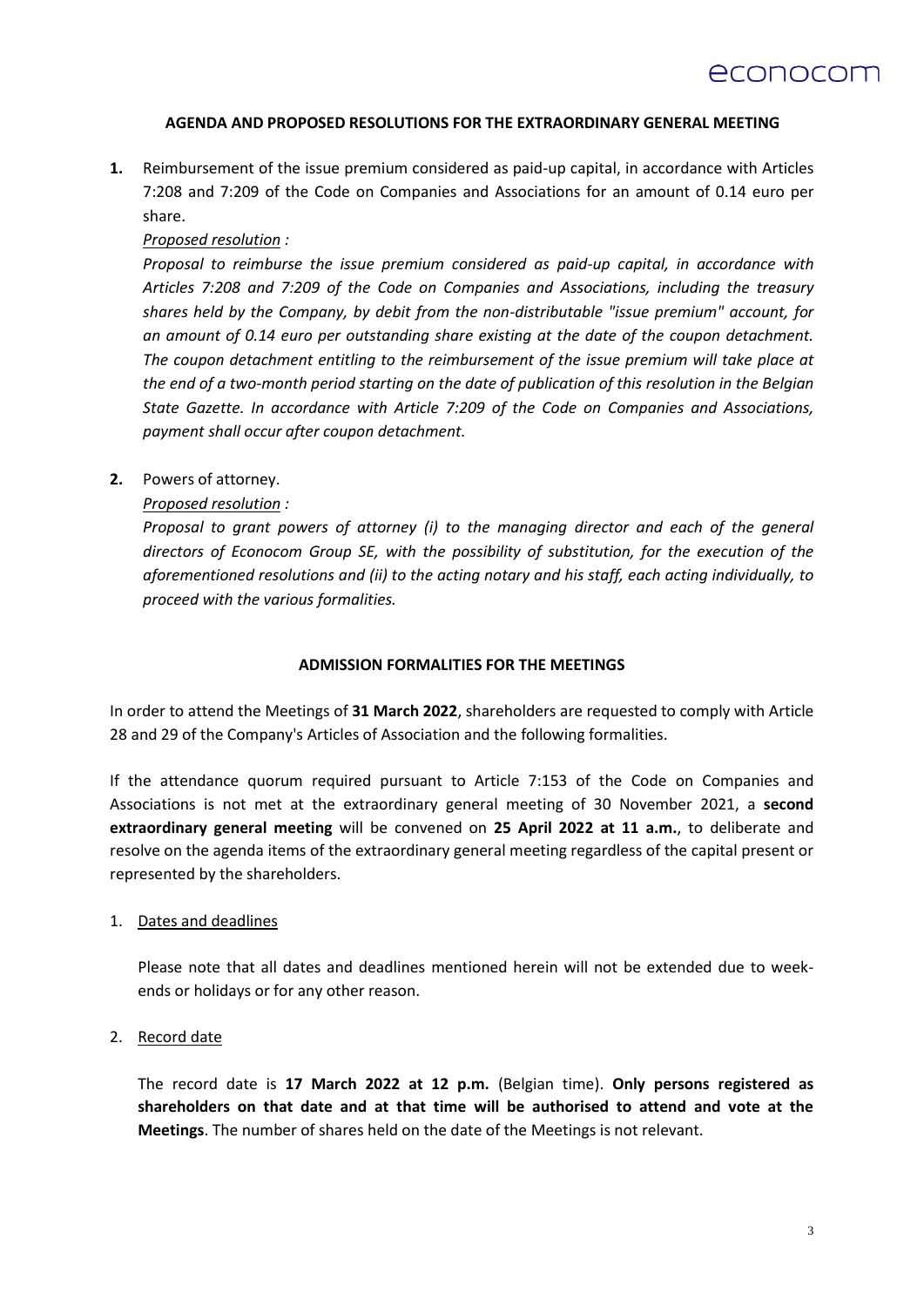Holders of registered shares must be recorded in the Company's registered shares register by **17 March 2022 at 12 p.m.** (Belgian time).

Holders of dematerialized shares must be recorded as shareholders with an authorised account holder or Euroclear Belgium on **17 March 2022 at 12 p.m.** (Belgian time).

# 3. Intention to attend the Meetings

Shareholders must inform the board of directors, by registered letter sent to the Company's registered office or preferably by e-mail sent to ebe.issuer@euroclear.com **by 25 March 2022 at the latest**, of their intention to attend the Meetings, indicating the number of shares they intend to vote. In addition, the holders of dematerialized shares must prove their registration as shareholders on the record date.

In order to attend the Meetings, the holders of securities and proxyholders must prove their identity, and the representatives of legal entities must produce documents proving their identity and power of attorney, immediately prior to the start of the meeting at the latest.

# 4. Vote by proxy or by letter

As mentioned here above, shareholders are invited to exercise their voting rights prior to the Meetings (i) by voting by correspondence, or (ii) by giving a proxy to a person designated by the board of directors.

In the event of a proxy vote, the proxy holder will automatically be a representative of the Company (or one of its subsidiaries) or of the notary's office acting as proxy for the extraordinary general meeting. This proxy holder will only exercise the voting right in accordance with the voting instructions contained in the proxy.

Proxy voting and postal voting forms approved by the Company must be used for this purpose. They can be downloaded from the website [https://www.econocom.com/en/investors/general](https://www.econocom.com/en/investors/general-meetings)[meetings.](https://www.econocom.com/en/investors/general-meetings)

In addition to the above-mentioned formalities, shareholders must send duly completed and signed proxy voting and postal voting forms to the e-mail address [generalsecretariat@econocom.com](mailto:generalsecretariat@econocom.com) **by 25 March 2022 at the latest.** 

**Exceptionally**, and in order to limit the spread of the COVID-19 coronavirus, shareholders are kindly asked **to promote the sending by e-mail** of a scanned or photographed copy of the proxy or postal voting form and to subsequently send the originals by post to the Company's registered office.

It is recalled, moreover, that proxy and postal voting forms **may also be signed by an electronic signature process** as provided for in Article 7:143 § 2 of the Code on Companies and Associations.